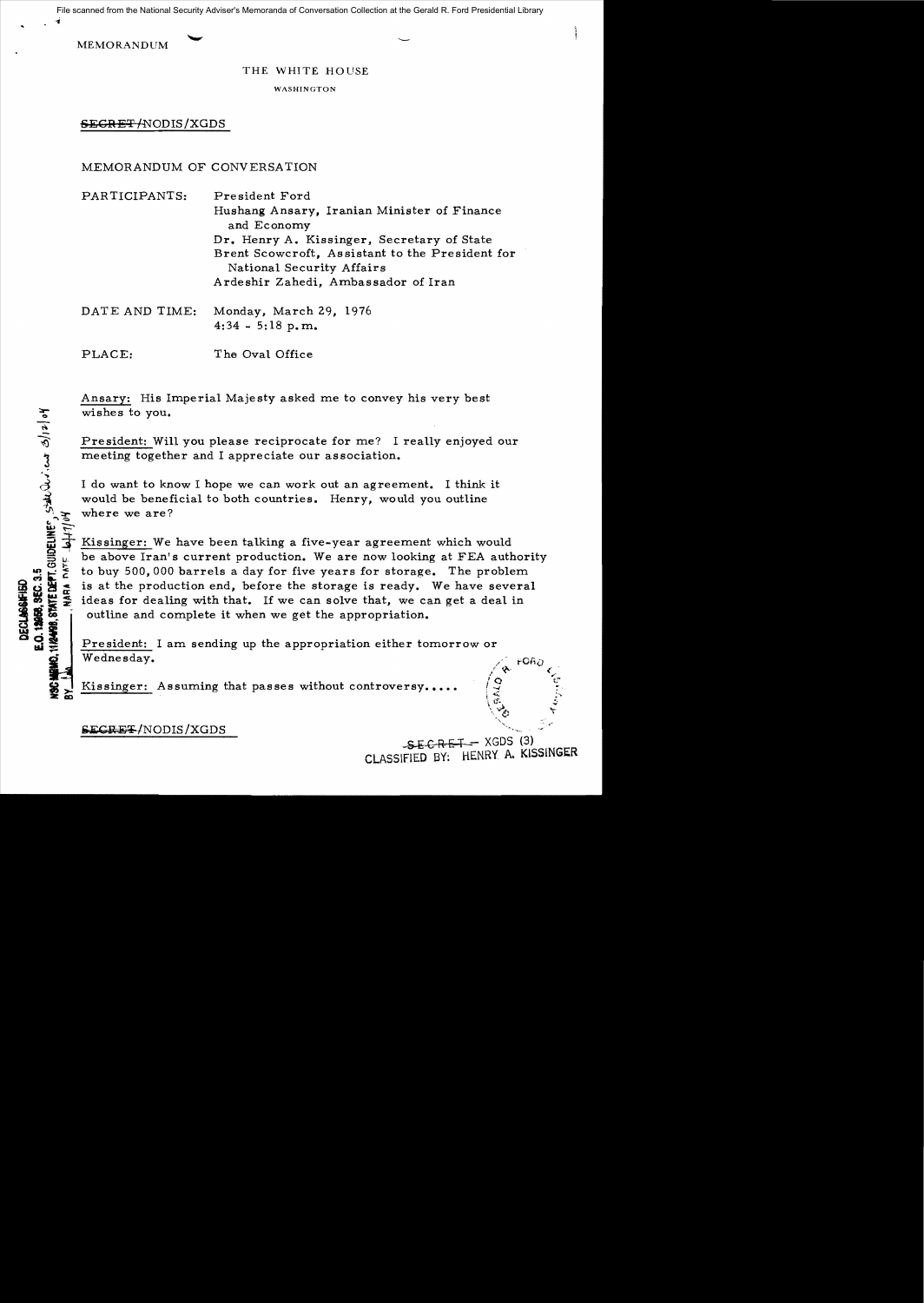## -SECRET/NODIS/XGDS

-

 $- 2 -$ 

President: Yes. it is one area where I and the Congress agreed.

Kissinger: Then we could complete it a couple of weeks after Congressional action.

Ansary: I would like to express His Majesty's interest in this agreement.

His Imperial Majesty is very concerned about the world scene -- the Soviet Union moving in various parts of the world. such as Angola. and the possibility of cutting Africa in half by a linkup with Mozambique.

He feels the declaration of independence by the European Communist Parties is a good sign.

He thinks the strength and authority of the United States is essential for the Free World. He realizes the US can't take the initiative on all fronts on its own.

President: You can assure His Majesty that the Secretary and I have agreed on every policy decision since I have been President.

Ansary: Iran can accept responsibility for peace and stability in the Gulf area. Our flourishing economy has permitted us to establish great trade with the US. When I was here we established a Joint Commissionat the level of \$15 billion of trade. That has now grown to \$25 billion. As you know, for now we depend heavily on the export of oil. His Imperial Majesty appreciates your support of this progress because it lets us carry out our program and also provides a great quantity to the US and helps you with your recession. We know this is an election year and we all send you best wishes for success, and His Imperial Maje sty is looking forward to your victory and working with you in the period ahead.

We have been working at this project for over 18 months without results. We hope with your support it can be brought to an early decision.

Pre sident: When we started we thought we had to use DOD and there were some bureaucratic problems with this. With this new authority I think we can move. I can assure you my interest is for something being done.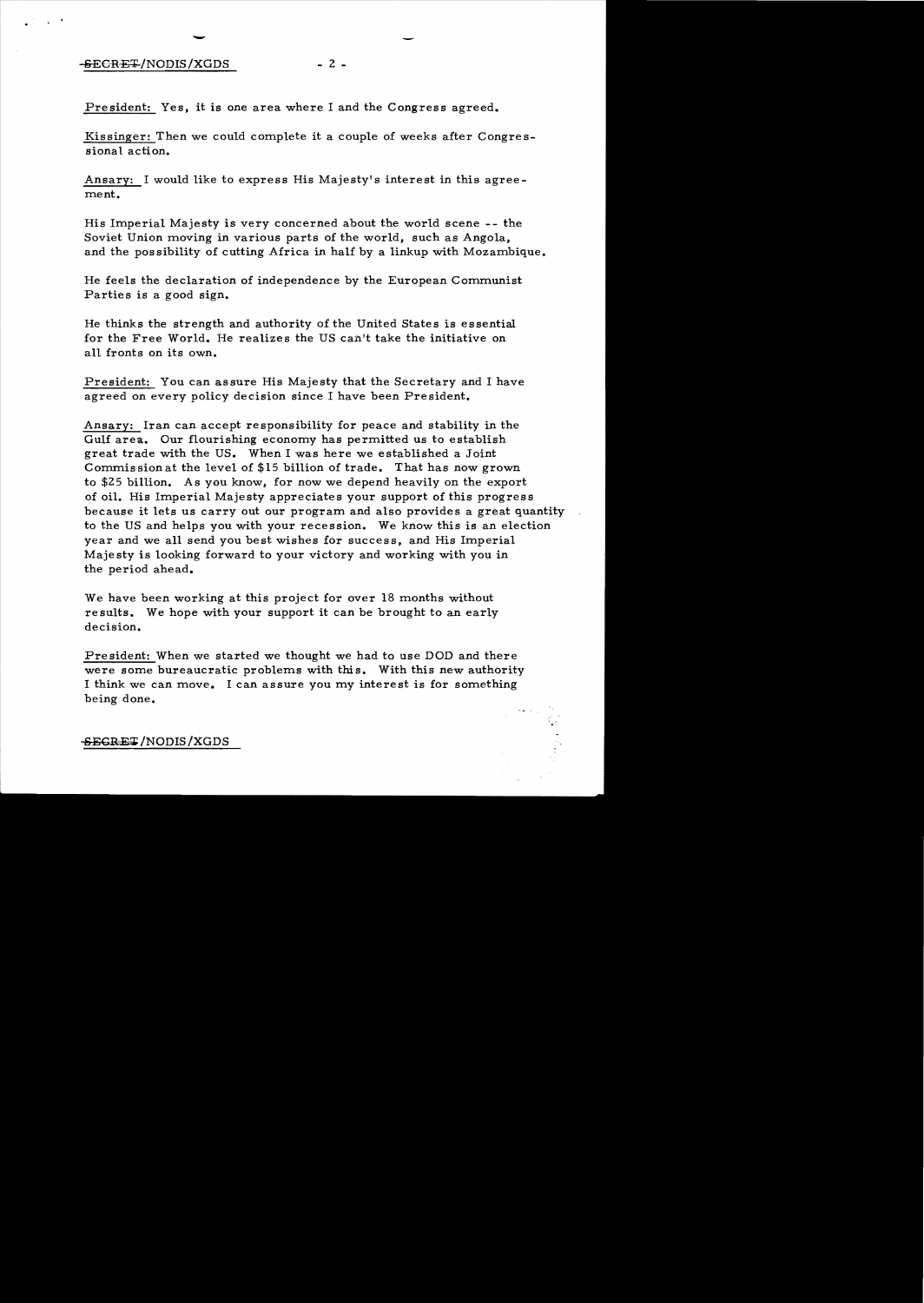## $-3 -$

Ansary: I appreciate that because it is important in enabling us to continue our program. We will be meeting again after this meeting and I only hope the expectations don't exceed the possibilities and I can report back to His Imperial Majesty that things are moving well.

Kissinger: It may be that Zarb's first expectations may be a bit excessive and that my friend's first offer may not be his last.

Ansary: We have our obligations within the OPEC and our friendship with the US. It would be bad if we started off on the wrong premises.

Kissinger: Zarb may have excessive ideas, but I suggest that to avoid endless haggling you make him your best offer.

We have to get enough to justify giving Iran a preferred role in the storage program, but we don't want to humiliate you•

Ansary: We have been dragging this out for 18 months. His Imperial Majesty thinks that some people here seem to think that if you hold out the oil price will drop. That won't happen, and His Imperial Majesty thinks that would not be in your interest, for developing alternative sources.

President: Zarb, in defending his program before the Congress, will have to show his deal is better than dealing in the open market.

Kissinger: That is why we think the appropriation should go through before we close the deal.

Zahedi: One other point: We are now giving 2% of our GNP to aid countries like Pakistan, Turkey, Senegal, etc., so we would be taking some of your burden from you and which we couldn't do if this program doe sn't go through.

Fresident: I appreciate that. Our problem is one of public opinion here. I am for the program and I will do all I can to complete it.

Ansary: On the question of procedure: Our impression is the various agencies of government buy from the majors. We know at what price the majors buy. If you want more than that, I think that is negotiable.

"

<del>SECRET</del>/NODIS/XGDS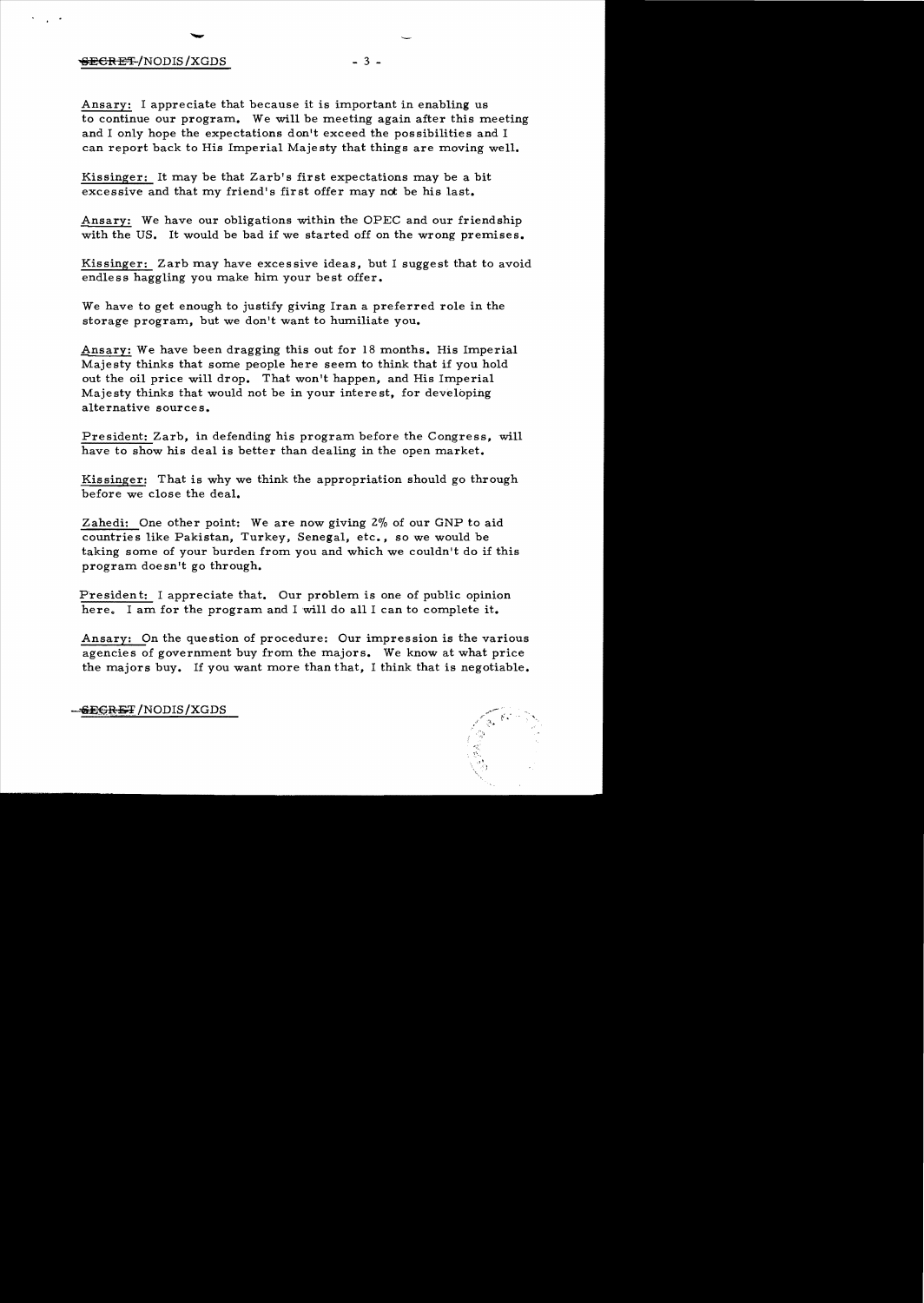## SEGRET/NODIS/XGDS

-- 4 -

Kis singer: In other words, we are talking about the profit margin of the majors.

Ansary: Two other small matters. Regarding imports of LNG into the US, there are restrictions of one trillion cubic feet per year. We are concerned at these limitations. We know that you have negotiated for a deal with Algeria and others. Your requirements are growing without the prospect of increasing your domestic production. We are planning a project which would raisethe total to 1.4 trillion cubic feet. We would hope there is some flexibility here.

President: I'm not too familiar with this.

[Discussion]

The 1 trillion cubic feet of imports is just a planning figure  $--$  it's not a fixed amount.

Ansary: I will tell His Majesty.

His Imperial Maje sty has just returned from Pakistan. Things are going well there. We have discouraged any ideas of revenge against India and we are helping them financially.

President: We are making equipment available. How is it going?

Scowcroft: Slowly, but it is moving.

Kissinger: The problem is financing.

Ansary: We are helping there.

We support you in the Middle East but we think sooner or later something has to be done to get Israel to move.

Kissinger: If you would tell His Imperial Majesty we are determined to press on. We have difficulties this year but we won't let things stagnate.

Ansary: His Imperial Majesty hopes you will continue assistance to Egypt. We have promised about a billion. It is essential to help them andwe hope you will do so and also encourage others, like the Saudis to do likewise.

~SEGRET /NODIS / XGDS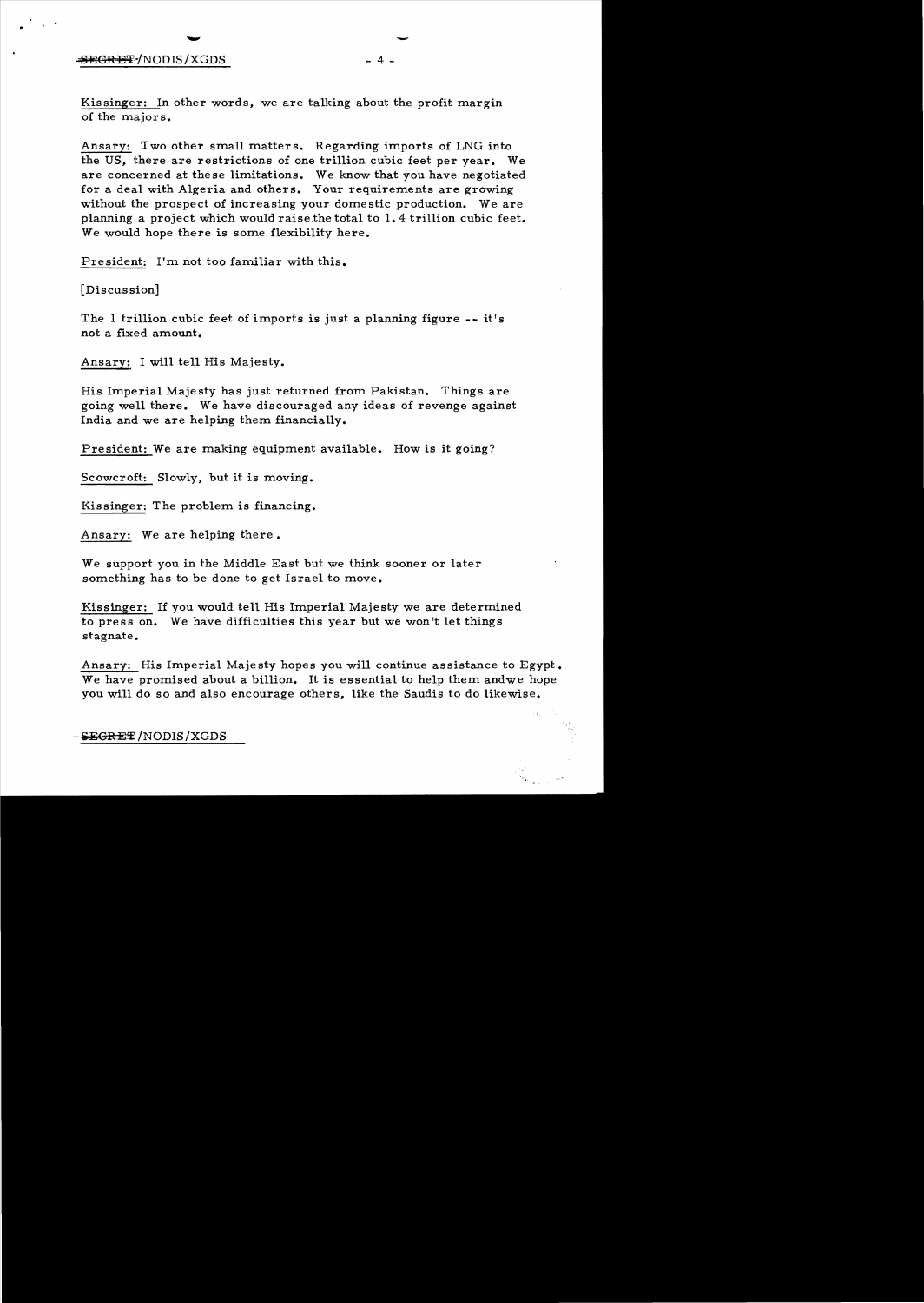## $-$ <del>SECRET</del>/NODIS/XGDS - 5  $-$

-

..

President: We are determined to help. We are helping economically and we have done a little militarily, but we have to move slowly there. But I think we will get the support of the Congress.

Zahedi: His Imperial Majesty was very pleased with the announcement of the sale of the C-130's.

Ansary: His Majesty is so concerned with conditions around the world. The United States is the key, and he wishes you success in the elections and for the maintenance of US influence around the world.

President: The nomination. is sure; the election will be tougher but I think we will be okay. We will move after that.

Ansary: We really feel strongly about the essentiality of the US role in the world.



<del>EGRET</del> /NODIS/XGDS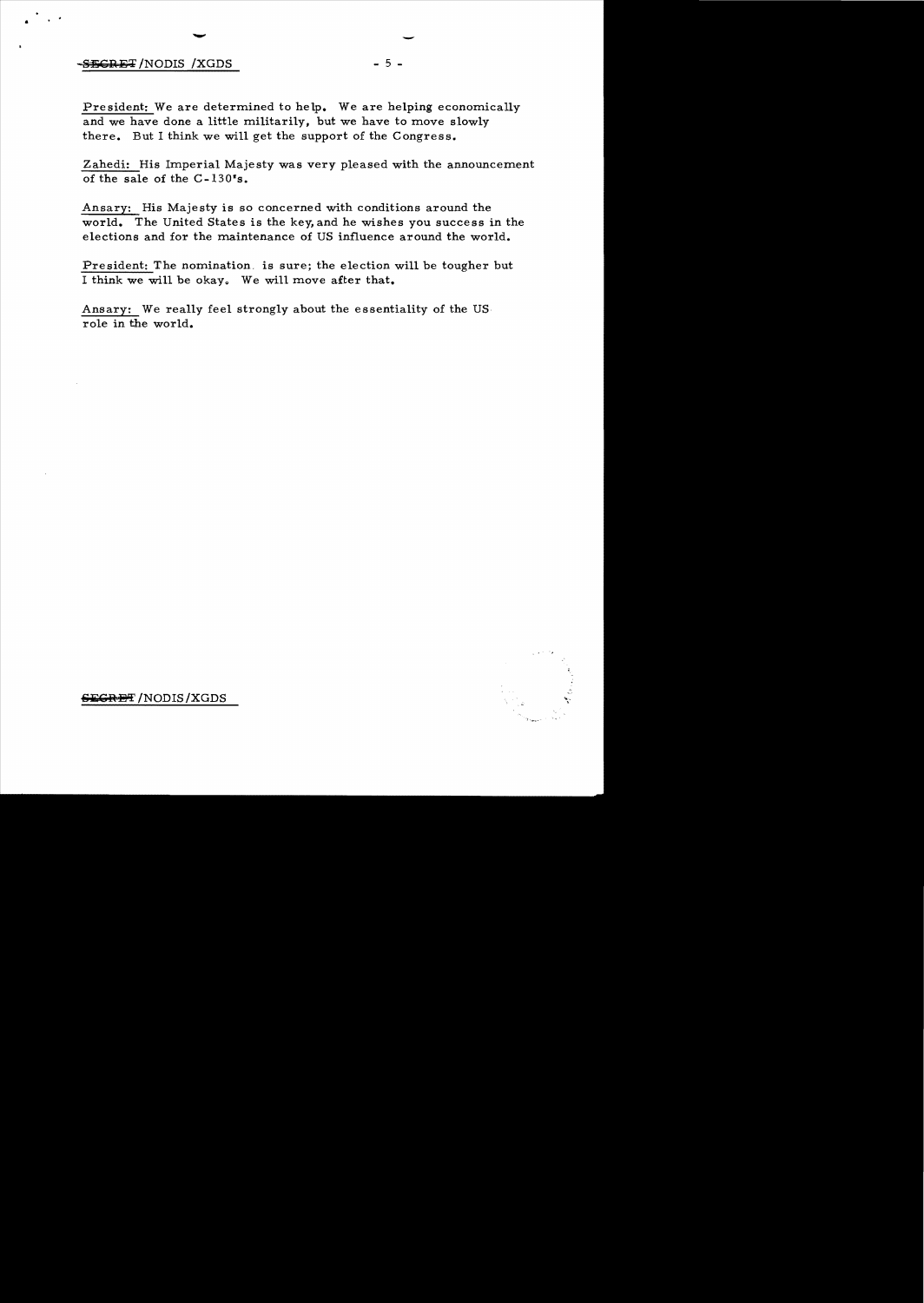Julien P/Mint. Anaary 1K Call mose A H-Suzaniel de me to ensuit mon but injee P cerite pour plus comprant par mer. 2 I discred you to be no I tope us can most a temages and study it would be beaugued to both combine. Hun, would grassetting where we are R we there have with ga 5 ye a june to which undlledgere Isan fiel . We sont Intuiry it FEA contrity to by 5 assossofday Ta 5 mps for therage. The part, isat produced, bapie dittage à revelop. Me have reveal un com gat a clud me continue ou complete et administrappoj. P. Jeanding my c approp in this tremenous as Wed. K comming that prices w/o controvery P. Yes, it is an area where I + Cong agreed. K Then we could emplete it a comple function often Cry ation I well site of express HIM without in This aguent. (MI) is very commental about a world seems c Schmarin in vouis partiquarale Angola & partition of within again m 1/2 by<br>he forts do duration of rayer by Em Curts Hattriboc Thursch + and held, je Ujio E.O. 12958, SEC. 3.5<br>NSC MEMO, 11/2498, STATE DEPT. GUIDELINES, State bevious 3/12/04<br>BY determines NARA. DATE  $4/17/04$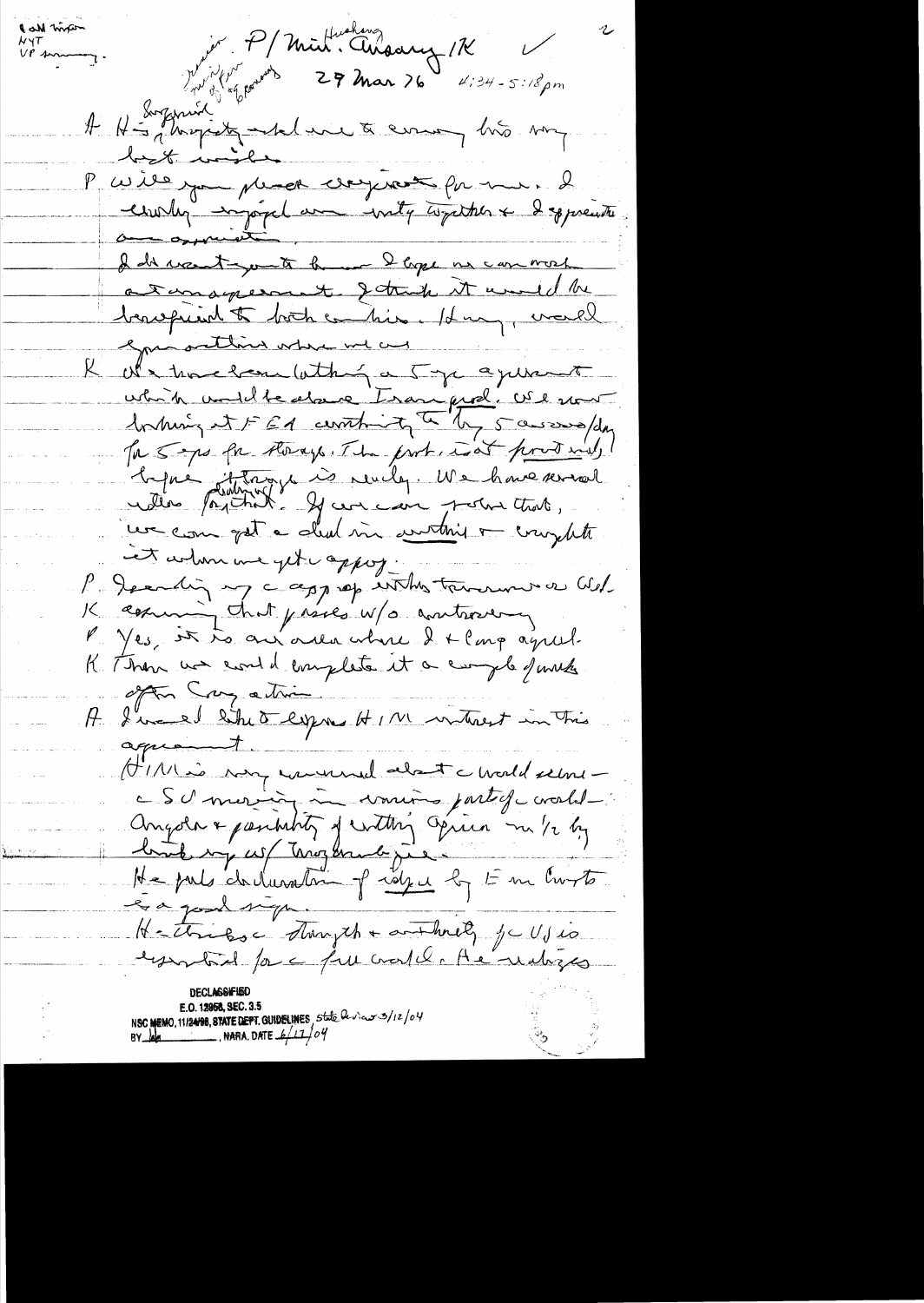c \$55 cm t cole initiative a all fints an prisonno. P you can assure H M Mate Serges home A Isan en augst rep pa prace & statistik has provided in to estot grant trick w/c US. Whin I am true we estate a It huse at 15 On you known, for mour us les heriels en X of "OU, HIAI oppdients your support of this proz farmer it Wo was conny out our pagédes voyes pour pourtique US+ hilp you of your creation. We brune this is a celebration space & as all and pour bapt considers for success & A114 to latin Jaundt upur entry a working w/ pa in prior had. We have been working at this jury. The aver It were up someth iterated by hope of your support it can be hanglet to larly de univer V whom we started we that was halte me HOD+ that went some businesste pob. W/This. mon anothering 2 this was more than I can donne you me met so fr Amstinglang dill A 2 appreciate that be cause it is important A im enabling no to a tries and from We will the moty again of the nety if only type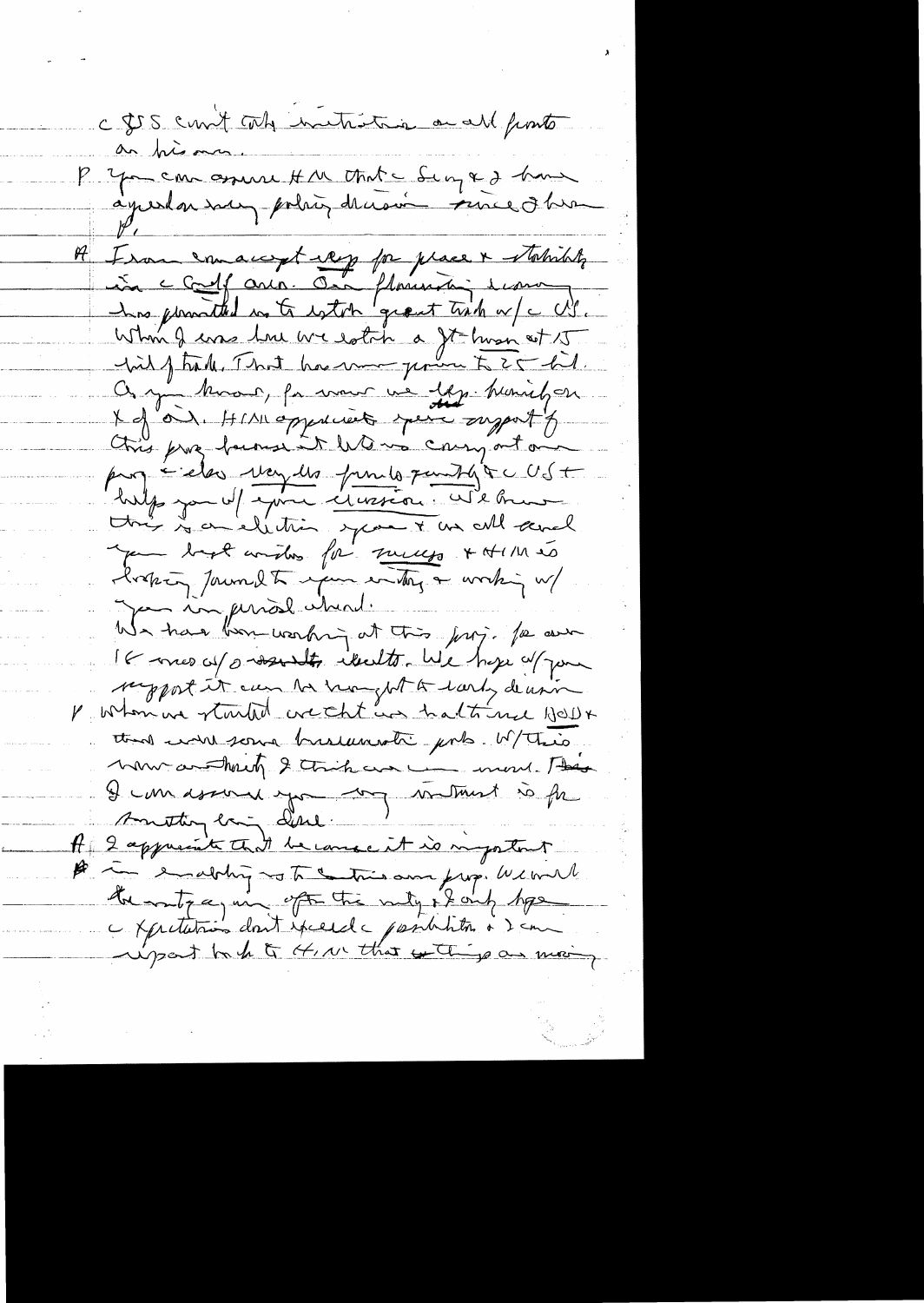<u>would.</u> K 27 may 12 that Zant's 1 et expectation avec my call be his last A We have one ochy string w/m OPEC take frankling w/c US. It would be took if me extantil off on corony planesse. K Zort man houe epissive idea, bit dans grot to aromid endless happing you work him you 1- A 1pm. We have to get empt justif justif de la Crouce commit humbrat you. A We have han changing this out for 18 mm. HIM thinks power have think of you hold out and prive will dry. [ hat would hopper & H. MI thinks that would with your interest, Ja Dhyin att sommes. P Faie, la despending his jury bapie Erry, will cosphe market. K Trut is why we trick approp showll go than before un Une dent. L'Ociet Min point, We one non qui 2% form GIVP to cent contrib Who Parath perhaps its so un would be taking some of your briden for your which we couldn't of this prof down t yo than. l'Iappre Unit, On priso au 9 prit genrie complete it. A One prosting of proclame, on infrance musing a permiss of good by form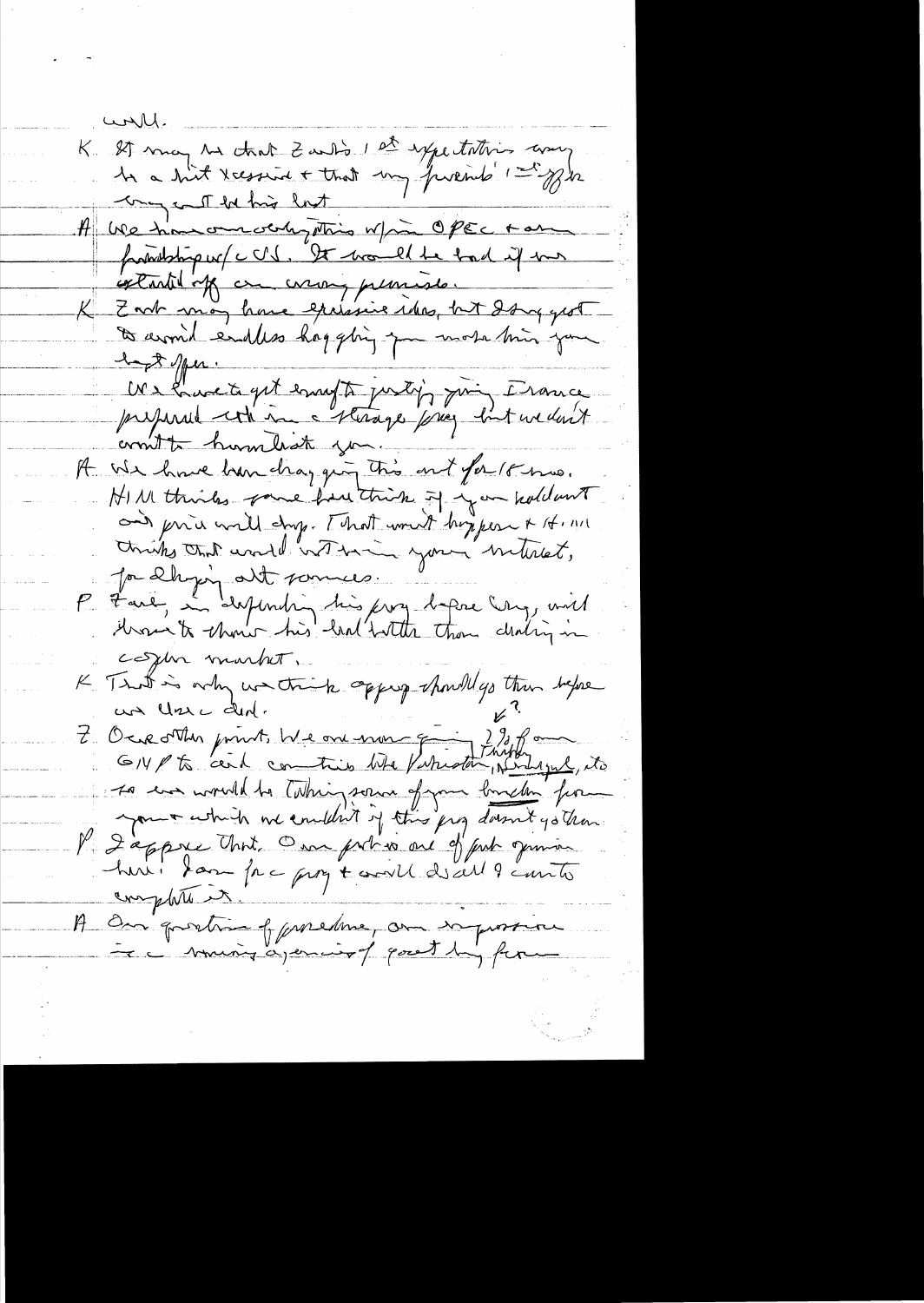a major cite human at a hat price à majore rest, big. If you won't wante than that, I think that is me quilible. K Inverter works, an one talking about a finger marque je mojas. A Two other tend mutters. Regarding NBLNG into CN & extriting of Containe megot for client confident at minim other, you requirement au grand of propert of 1 denotie pro2. We are plain prof. Which would insic That to 1,4 tril ft. We Loadel hope than is some flex have. Sunt to familiar of this. (Descript) The Ituk M's just a planing figure-mot a fixed and A Smil CU AIN HINI has good which for Poseston. Any Jeing will thre. We have drowninged any a dit of uninge agencyt faction a me and halping than both forminally Me cise our motion equip available. Home is it S Stanly, and it men A we are helping there. Warryport je in WE het withink get It & mon. K If you would tell HIM an are esternant

Rotomsin amouncement